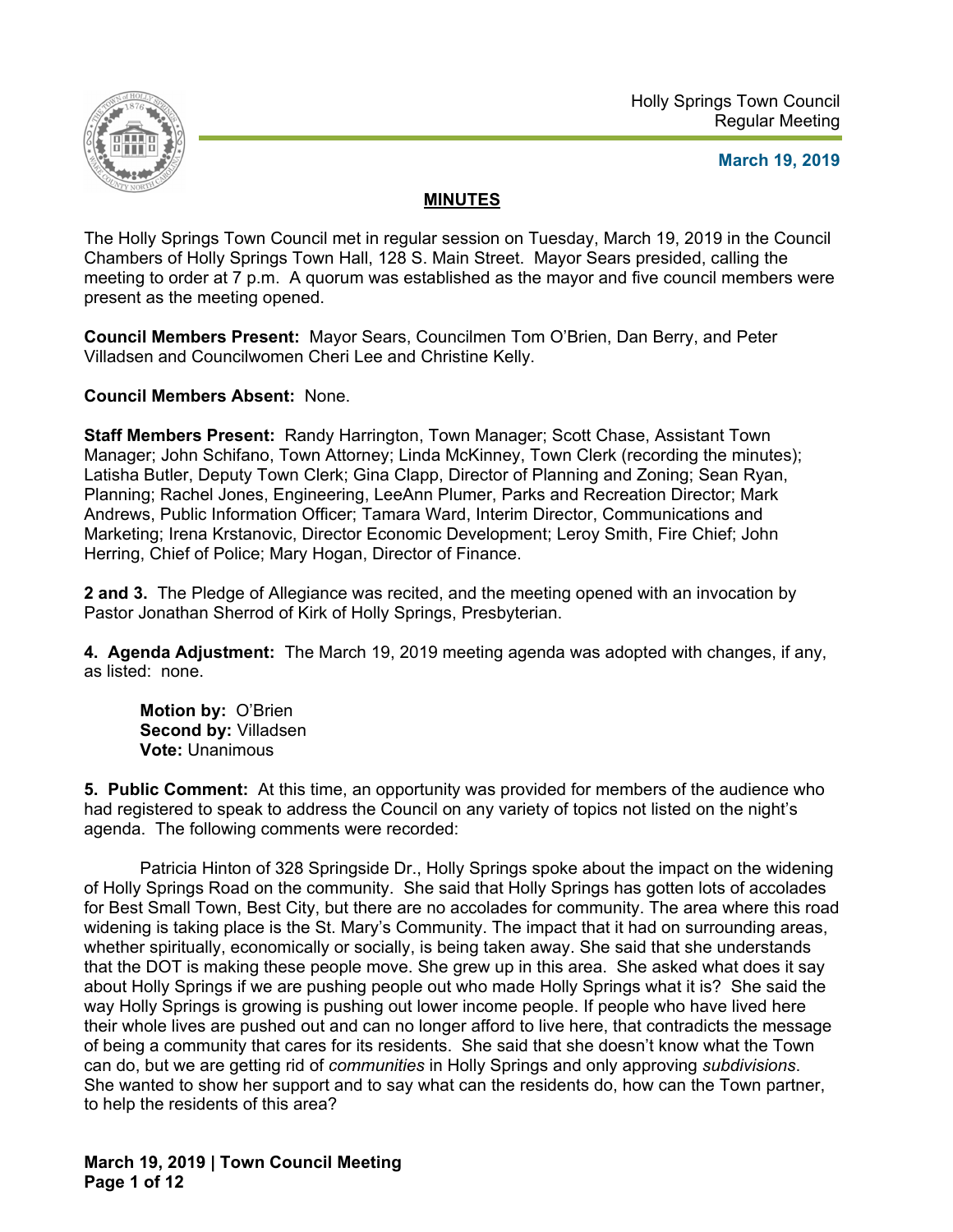Nicole Burt, former resident of 9725 Holly Springs Road, current resident of 318 W. Jones St. in Fuquay Varina said that she was born and raised on Holly Springs Road. She was at the last meeting and it was a little disheartening to hear the members say that they were not aware of the displacement. Her parents who are on a fixed income and have physical disabilities, are going to be pushed out. Her uncle is going to be pushed out. Growing up her great-grandmother was across the street, her grandmother was next door, and the oldest woman in the community was 100 years plus. So there is a lot of wisdom, she said, being pushed out to accommodate a community of Holly Springs' liking. She said that they were annexed into Holly Springs, but have an Apex address, so with this going on they have never felt like they were a part of Holly Springs. It is disheartening that the DOT is coming in with eminent domain, and these people who have been there, they have gardens; they look out for each other. She said that these are the people who made her the young woman she is. She said that they rely on each other and their community. She wanted to bring awareness to the influence that has been there that is going to be moved out.

 Gabrielle Woodard of 9700 Holly Springs Road said she wanted to speak about the road widening that the DOT is in charge of, that is displacing several people in their community, most of whom are elders, and the people who raised them as a village. She said Holly Springs likes to talk about being a village. She said it is disheartening and scary to think of a large entity like the DOT coming in to displace folks. She said that residents are not getting all the information at the same time. There are also Town projects going on in other areas, which was a point of confusion.

 Ms. Woodard said that they want to keep people together, and to find creative solutions to use land that is not being used in their area. They would like the Town to show up when they can all be present. She sat down with the engineering department at 4:00 this afternoon, but not everyone could come then. She would like a time when everyone can get together, get the same information at the same time, and find creative solutions together. She would like a conversation with the town to see how they can get together to support each other. She asked what the Town of Holly Springs can do for them to keep them together as a community.

 Mayor Sears offered Town Hall as a meeting place for an open forum meeting. He said that he would welcome some suggested times and he would meet with them. Councilwoman Lee said that if a quorum would be present the meeting would have to be announced in advance to comply with the Open Meetings Law. She thanked the residents for coming and said that the Town wants to be there for them and if they could have time to gather their thoughts and information to give them about who to contact. There are also legal issues and so Council needs time to meet with their attorney.

 Councilwoman Kelly asked if there was a map to show where the Town lines are, where the DOT is going to put the road, and which properties will be affected. Mr. Harrington said that staff would provide as much information as they could. Mayor Sears asked for the group to suggest two times for a possible meeting with all interested parties.

 Vonna Woodard 9700 Holly Springs Road also spoke about the road widening. She said that she has lived at 9700 Holly Springs Road most of her life, but she has had the opportunity to travel and to live in other places. But when she came back, that was home. St. Mary's is home because that's where tomorrow is going to be better because that's where this one or that one lives. She said she understands that the Town does not have control over what the DOT is doing, but there are other projects that concern her. She said that the rezoning of the area to make it commercial is impacting them as well. Some of the residents have lots big enough that they could build at the back of the lot and sell an easement, but they are being told they cannot do that because it has been zoned commercial. She said that they are being told different things by different entities. Sometimes that plays to the end of everyone being defeated. People who have things taken away feel very negatively towards those they deem took it away. She said that she

**March 19, 2019 | Town Council Meeting Page 2 of 12**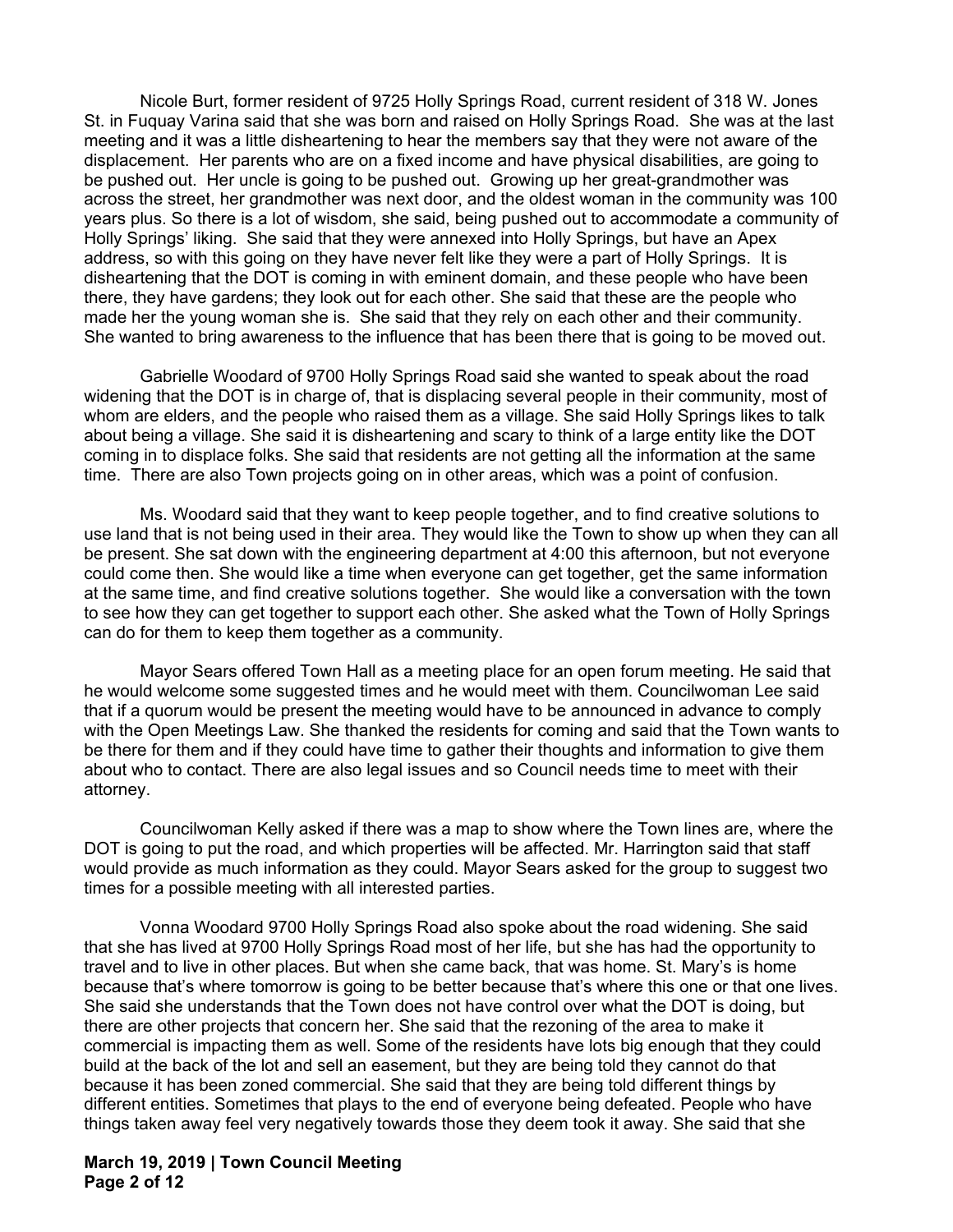was here before this area was in Holly Springs, and it was considered Apex. During that time she had the opportunity to get a school in that area. So her history is a little different because she was a part for a little while until things were rezoned for school reasons. She said that rezoning has always changed their lives in some way or another. And now it looks to take everything. Because, she said, when you rezone and say it is only good for business, you are saying it is no longer good for what they are known for, and that is family.

**6a. Oath of Office of Deputy Town Clerk –** Mayor Sears introduced the new Deputy Town Clerk and welcomed her to the Town of Holly Springs.

Ms. McKinney administered the oath of office to Latisha Butler, Deputy Town Clerk of the Town of Holly Springs.

**Action:** None.

#### **6b. Oath of Office for New Planning Board Members**

 Mayor Sears introduced Dana Rybak and Shaun McGrath as newly reappointed in-town members of the Planning Board.

Ms. McKinney administered the oath of office to Dana Rybak and Shaun McGrath.

#### **Action:** None.

#### **7a. Public Hearing: 18-DO-01/18WAV32 Steeplechase Subdivision**

 Sean Ryan, Planning, said that the Town has received a request for a Development Options Subdivision located on approximately 40 acres of land along the west side of Cass Holt Road south of Honeycutt Road. A total of 93 single family dwelling units are proposed. The total proposed gross density is 2.32 units per acre and the net density, after removing the required open space as required with Development Options, is 2.57 units per acre. The minimum lot area is 7500 sq ft., and the average lot area is 8,528 sq. ft. The lot width is 60 feet. There are no waivers requested for lot depth, frontage, or front yard requirements.

Mr. Ryan said that the project area is zoned R-10 Conditional Use and, as such, must meet all of the commitments made as part of the approved rezoning. In addition, as a Development Options Subdivision, the project must provide a higher quality product in accordance with the residential design façade requirements, provide a minimum of 10% of the project area as open space, and sidewalks on both sides of all streets. Both developed and undeveloped open space is required. There is a proposed tree revegetation area shown in the hash-marked area of the map.

Mr. Ryan said that landscaping will include type A20 perimeter yard plantings, Type C225 thoroughfare yard plantings, and street trees on interior streets. Further, areas within the subdivision will be replanted to give the canopy that was removed by previous timbering.

Rachel Jones of Engineering said that a water main extension will be installed on Cass Holt Road to connect near Holly Springs High School. The gravity sewer main extension will cross the adjacent Holleman property and connect it to the Stonemont subdivision. She said that all Environmental and stormwater ordinances and standards were met.

Ms. Jones said that the Traffic Impact Analysis was completed and approved with the rezoning. Cass Holt Road will be widened and realigned across the property frontage. The recommendations from that TIA were incorporated into the plan. She said that widening Cass Holt Road and realigning it will benefit the traffic in that area. The developer will pay a fee-in-lieu of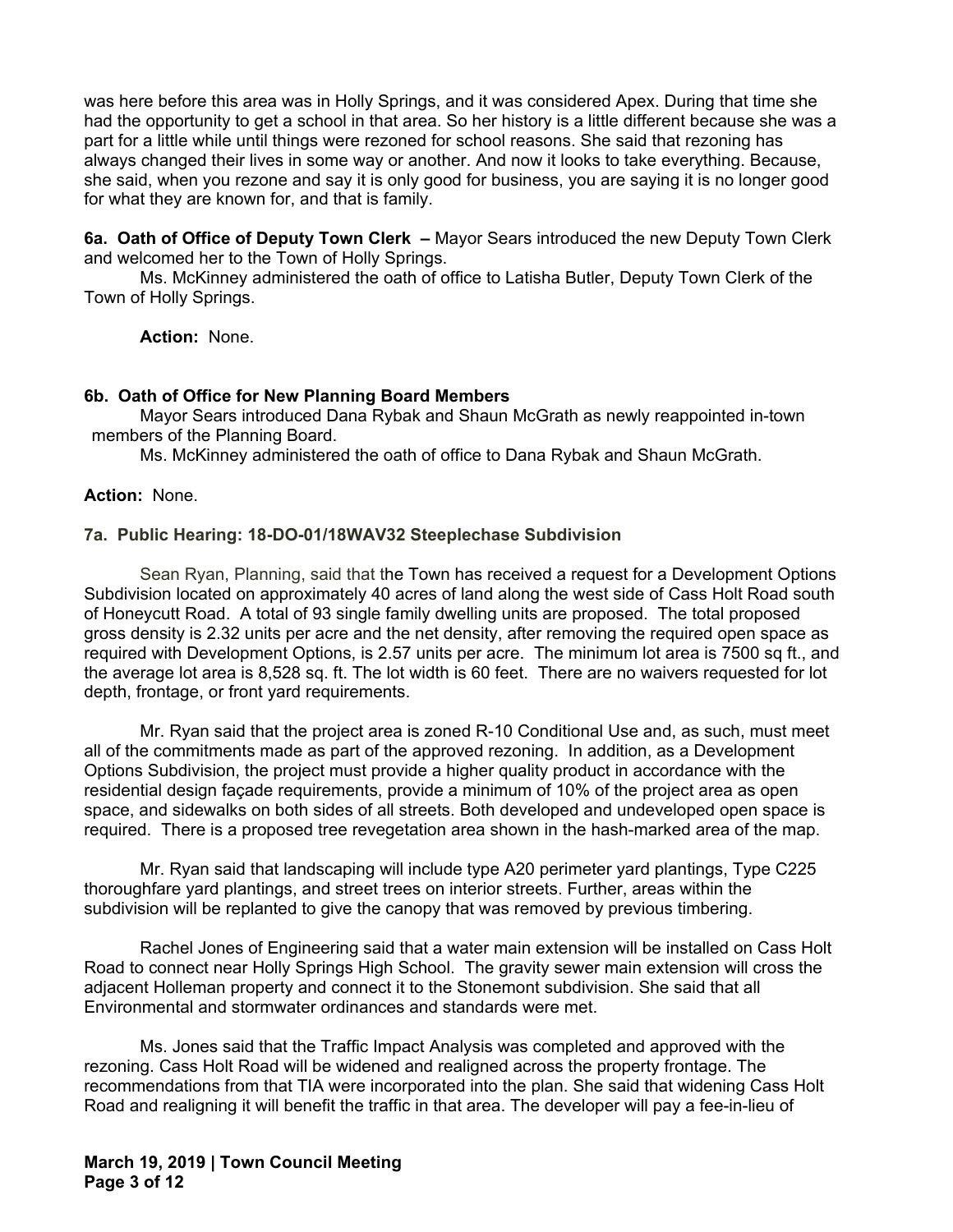construction of a right turn lane at the intersection of Avent Ferry Road and Cass Holt Road proportionate to the project's impact.

Sean McGrath of the Planning Board said that they discussed the following issues and concerns at their meeting on 02/26/2019:

- The Planning Board asked for clarification on what species would be provided in the revegetation areas.
- The Planning Board suggested the condition of approval regarding the 35" oak trees should be modified in line with new tree preservation standards recently adopted.
- The Planning Board asked about utilities (including water, sewer, and lighting) and who would pay for them.

The Planning Board recommended approval with a vote of 6 - 1 - 2. Mr. Crandall dissented because he has tax base concerns. Mr. McGrath said that the Planning Board was concerned that all of these new subdivisions feed into NC 55. Each one has a small impact, but together it is larger. There was also concern about the older trees dying out and whether or not they would be replaced.

With that explanation completed, Mayor Sears opened the public hearing. The following sworn testimony and evidence were submitted by those who had been administered the oath by the town clerk: None.

There being no input, the public hearing was closed.

Curt Blazier an engineer with McAdams, said that he wanted to supplement what Mr. Ryan said. He said that the development has been designed in compliance with the requirements of the Town of Holly Springs. There were 11 conditions that came with the earlier rezoning of the property, and this plan meets all of those conditions. The future land use map shows the project zoned as residential with a density of 3.25 allowed. The total density will be 2.57 per acre.

Mr. Blazier said that zoning requirement that were approved in addition to the density are the maximum number of 93 single family lots. The zoning condition called for 15% open space, with 50% of that required to be developed open space. The plan calls for 32% of the total site to be open space with 51.3% of the required open space developed. Two "champion trees" will be protected, and since the parcels were previously timbered, they will meet the tree requirements by reforestation. He said that they are requesting this waiver in order to reforest these areas. A 40 foot buffer is provided along the southern border of the development. Additional landscaping will be provided along the north boundary, with 6 foot evergreens planted 12 feet on center. Part of the project is to realign Cass Holt Rd. which will make it safer as it will be less of a curve. He said that McAdams appreciates the Council's consideration and support of the project. Mayor Sears asked about style of housing, and was told that it would be single story ranch style homes. There was discussion regarding the species of trees and other plants in the landscaping

plan. Mr. Blazier said that there would be a variety of different plantings, that there would be berms along Cass Holt Road and that the specifics of the landscaping would be provided as construction drawings are brought in at which time Mr. Ryan can provide more details to the Council.

Councilwoman Kelly asked if the landscaping plan would be shared with the Tree Board. Mr. Ryan said that it was his understanding that the Tree Board has not been tasked with that at this time, but that Council could ask them to look at the plan.

Questions were asked about the Traffic Impact Analysis. Ms. Jones said that the predicted average daily traffic was under the threshold of 1000 per day. The TIA recommended the realignment and widening of Cass Holt Road, and a new turn lane onto Avent Ferry Road. Councilwoman Kelly asked if there would be new sidewalks. Ms. Jones said that there would be new sidewalks along the frontage with Cass Holt Rd. and within the subdivision.

**March 19, 2019 | Town Council Meeting Page 4 of 12**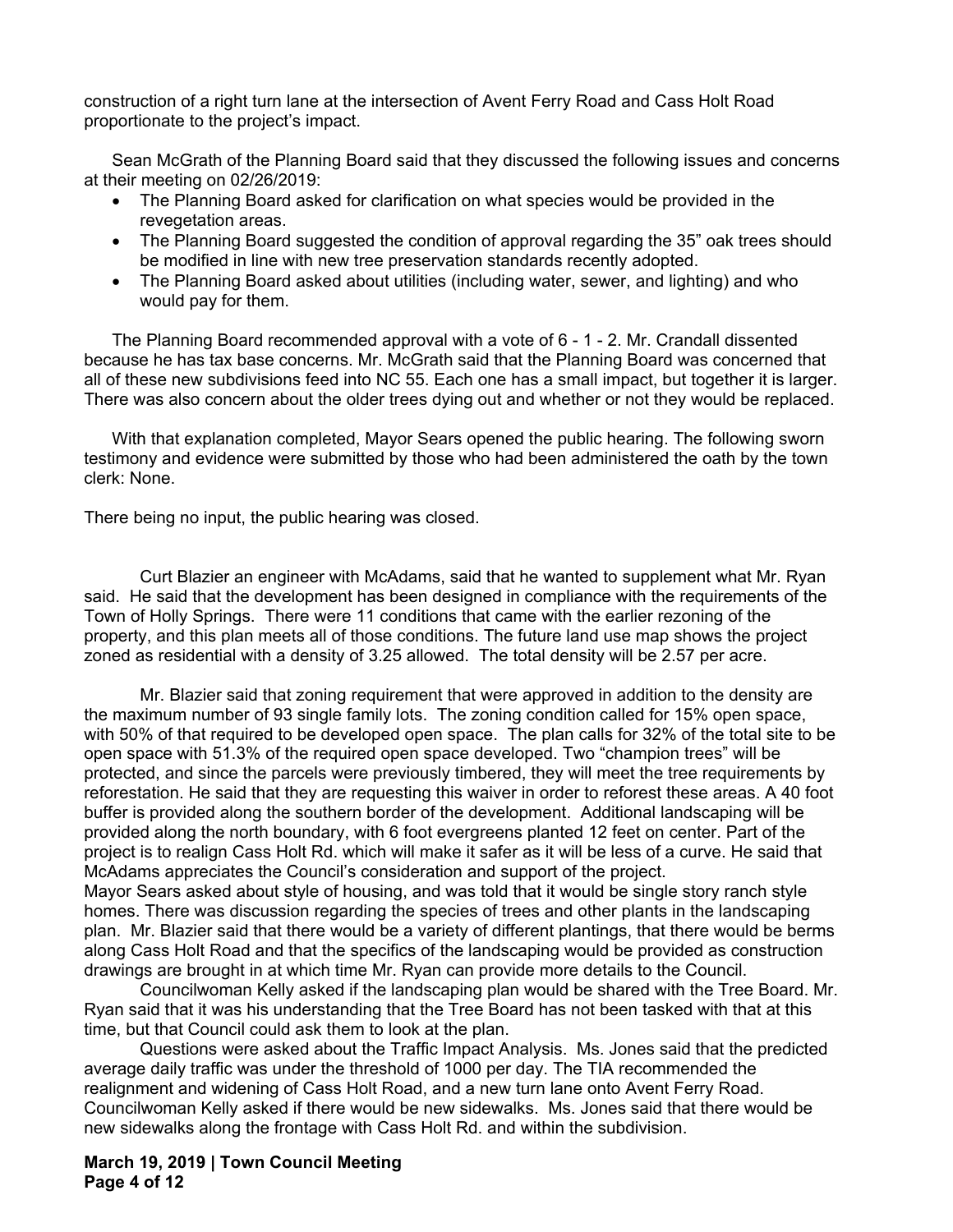Questions were raised about the street lighting and Ms. Jones said that it was not shown on the plan, but the Town has a policy that complies with the Duke Energy and NC DOT requirements. Duke Energy designs the lighting, sends the plans to the DOT who approves them. The Town does get input into this process along the way. The lighting plan will be shown on the construction drawings.

**Action 1:** The Council approved a motion to make and accept the Findings of Fact and approve Waiver 18-WAV-32 for UDO Section 7.01 J. Required Tree Preservation to allow tree revegetation on areas for 18.5% of the required tree preservation area, as listed in agenda packets.

**Motion by:** Villadsen **Second by: Berry Vote:** Unanimous

## Waiver Findings of Fact

1. The proposed development represents an innovative solution for tree preservation, which will enhance the use or value of area properties beyond the enhancement that would otherwise occur under the strict application of the Required Tree Protection requirements; or,

The strict application of the terms of the Required Tree Protection requirements represents an unusual or unnecessary hardship when applied to the proposed development;

- 2. The granting of a waiver will not cause negative impacts on the environment;
- 3. The proposed development is consistent with the intent of the Comprehensive Plan; and,
- 4. The proposed development is consistent with the intent and purpose of this UDO.

**Action 2:** The Council approved a motion to make and accept the Findings of Fact and approve the Development Options Plan 18-DO-01 for Steeplechase Subdivision, as submitted by McAdams, project number PLT-18000, dated revised 01/21/2019, as listed in agenda packets.

- 1. This project will be required to meet Town's NPDES Phase II Post Construction Stormwater ordinance.
- 2. Prior to the 1st construction drawing submittal, the following items must be addressed or included with the submittal:
	- a. Documentation in the form of a plat must be provided for offsite right-of-way to be dedicated with this project, including temporary construction easements. The acceptance and approval of the plat will be delayed until Construction Drawing Approval.
	- b. Documentation in the form of a plat must be provided for any required offsite sewer and/or water easements. The acceptance and approval of the plat may be delayed until Construction Drawing Approval.
	- c. Thoroughfares, collectors, and boulevards will require a calculated pavement design and approval by the Town and NCDOT.
	- d. Submit a Final Gravity Sewer Line Sizing Report for all lines that are stubbed to adjacent upstream properties.
	- e. All items listed on the Stormwater Submittal Checklist, Form #16003.
- 3. Prior to Construction Drawing Approval and/or issuance of land disturbance permit, the following items must be addressed:
	- a. Street Tree locations shall be shown with approved lighting fixture locations and shall be positioned as not to interfere with any lighting fixtures or any site distance triangles as specified in the Unified Development Ordinance.

**March 19, 2019 | Town Council Meeting Page 5 of 12**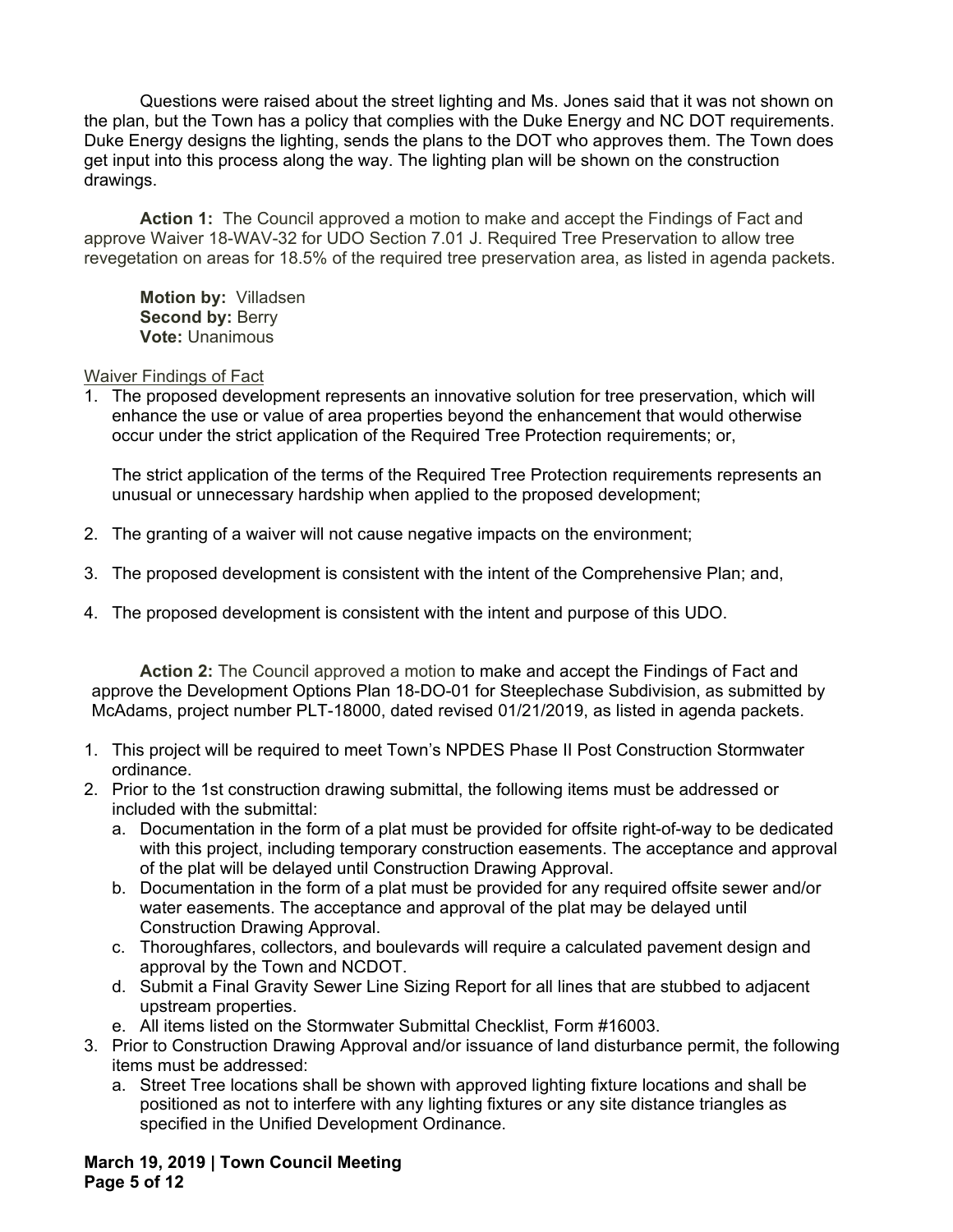- b. Fee-in-lieu proportionate to your project impact of upgrades to the Avent Ferry and Union Ridge Forcemains/Pump Stations.
- c. Fee-in-lieu proportionate to your project impact in the amount of \$21,854 for the right turn lane at the intersection of Avent Ferry Road and Cass Holt Road.
- d. Fee-in-lieu of constructing the remaining portion of the street stubs.
- e. Approval of Stormwater Management Plan is required.
- f. Stormwater sureties are required on this project. A performance surety in the form of a bond, letter of credit, or cash is required in the amount of 125% estimated construction cost of the stormwater BMP prior to plat recordation and a maintenance surety in the form of a cash escrow account in the amount of 35% the actual construction cost of the BMP is required at the end of the performance monitoring period for the project.
- g. A flood study is required to meet the Town's policy for Hydrologic Basin Models (Town Policy - P-018).
- h. Payment of the Stormwater Fee-in-Lieu will be required.
- i. All environmental permits must be obtained for the entire project.
- 4. At time of petitioning for the first Final Plat for this subdivision:
	- a. Homeowner's Association covenants shall be submitted for review prior to recording.
- 5. No more than 85% of building permits shall be issued prior to the completion of all developed recreational open space.
- 6. No more than 85% of building permits shall be issued prior to the installation of all street trees not located along a residential lot.
- 7. Prior to CD approval, The Department of Planning & Zoning shall review and approve a detailed tree replacement plan meeting the standards set forth in the Development Options Plan. At a minimum, the detailed tree replacement plan shall show the general location, species, and size of each plant to be planted.
- 8. The two 35" white oak trees designated on this plan to meet the requirements of conditional use rezoning 18-REZ-02 shall not be removed without approval from the Holly Springs Town Council after receipt of a report from a certified arborist declaring that the removal of the tree is necessary due to death, disease, or threat of danger to human life or property. If approved for removal, replacement shall occur in accordance with UDO Section 7.01 J. 5. D: Removal of Protected Trees.

**Motion by:** Lee **Second by**: O'Brien **Vote:** Unanimous

**7b. Public Hearing: Annexation, A18-10** – Gina Clapp, Planning Director, said that the Town received a voluntary annexation petition annexing approximately 43.21 +/- acres located at 5836 Cass Holt Rd and 6198 and 6202 Windy Farm Lane. The property owners are Bennie L. Glenn and Karona W. Glenn, and the property is non-contiguous with town limits. The petition meets all the statutory requirements for annexation.

They are requesting annexation in order to be connected to public utilities. The property is within the ETJ and meets all statutory requirements for annexation.

With that explanation completed, Mayor Sears opened the public hearing. The following input was recorded: None.

There being no input, the public hearing was closed.

**Action:** The Council approved a motion to adopt Annexation Ordinance A18-10, annexing 43.21 -/+ acres owned by Bennie L. and Karona W. Glenn, more particularly described as Wake County Pins:

**March 19, 2019 | Town Council Meeting Page 6 of 12**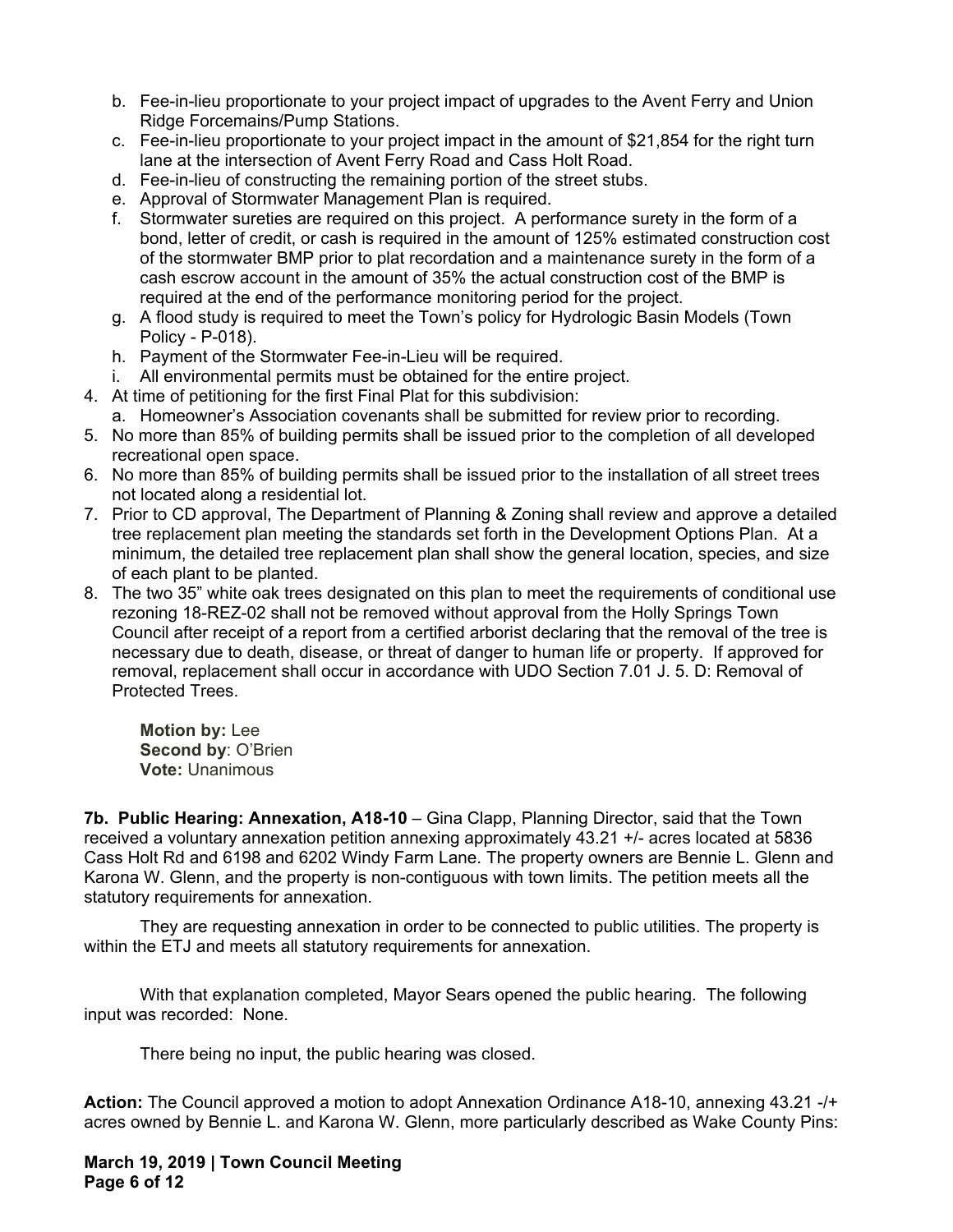0648.10-1232, 0647.19-6401 and 0648.20-3307 into the corporate limits of the Town of Holly Springs.

**Motion by: Berry Second by**: Villadsen **Vote:** Unanimous *A copy of Annexation Ordinance A18-10 is attached to these minutes.* 

**7c. Public Hearing: 19-UDO-01 UDO Section 8.01 and Development Procedures Manual Section 5.05 for Wireless Telecommunications Facilities UDO Amendments** – Sean Ryan, Planning, said that the last major update to the wireless telecommunications regulations was in 2008. In January 2017, amendments to this section to address small wireless telecommunications facilities were made to regulate height and location requirements for facilities located in the public rights-of-way (Amendment #16-UDO-04). Since these changes, further guidance has been made regarding how municipalities can and cannot regulate small wireless telecommunications facilities. These changes were intended to be temporary to provide time for research and receive further clarification of the impacts of newly adopted state law, HB 310. Due to new trends in telecommunication facilities, periodic changes in regulation, and legal interpretations, continued evaluation of the Town's regulations needs to be completed. The proposed amendment is intended to comply with FCC rulings and HB 310 while establishing a reasonable level of aesthetic requirements to reduce the potential visual impacts to the community. Joint effort of many town departments, including the attorney's office, building and engineering department and planning worked to come into compliance with the FCC regulations and HB 310. Municipalities in North Carolina only have the right to regulate what the state allows them to regulate. Holly Springs can regulate the appearance of these telecommunications poles if the regulations use reasonable and nondiscriminatory standards. There are "shot clocks" provided in HB 310 that the town must abide by, giving limited time to approve these facilities. If the deadlines are missed there are consequences to the Town, including automatic approval of the application.

Mr. Ryan said that the purpose of these amendments is to try to avoid duplicative poles, and establish aesthetic requirements for wireless telecommunication facilities. The Town's first preference is colocation on poles that already exist before allowing new poles. The amendments would require that the facility matches the pole in color and style, have cabling inside, and is a "stealth antenna." If that is not possible, a new facility may be erected in the right of way with a maximum height of 50 feet, or 40 feet in residential areas. Poles must match the color of the street lights in the area, be made of durable material, and be a "stealth antenna."

Shaun McGrath of the Planning Board said that the Planning Board discussed the following issues and concerns on the UDO amendment on 02/26/2019:

- Concern that this is not just an aesthetics issue but also concern about public disclosure of new facilities.
- Concern for public safety with regard to the level of transmittance especially in residential areas.
- Requested staff to provide additional requirements regarding discussion and safety.

The Planning Board recommended denial with a vote of 2 - 4 - 3 (2 absent, 1 recusal). Most of the denial had to do with the thought of poles in a residential area; they were afraid that the poles would be too close to the street. He said that HB 310 did not restrict the placement of the poles. He said that there is an exclusion for single family areas. The Planning Board did not want poles going up "every 300 feet" in a single family home zoned area. He said that the Planning Board wants something in the UDO that says it doesn't apply in single family zoned areas. He said that he was told that Ting did have to notify residents if they went through their residential right of way when installing fiber optic cable.

## **March 19, 2019 | Town Council Meeting Page 7 of 12**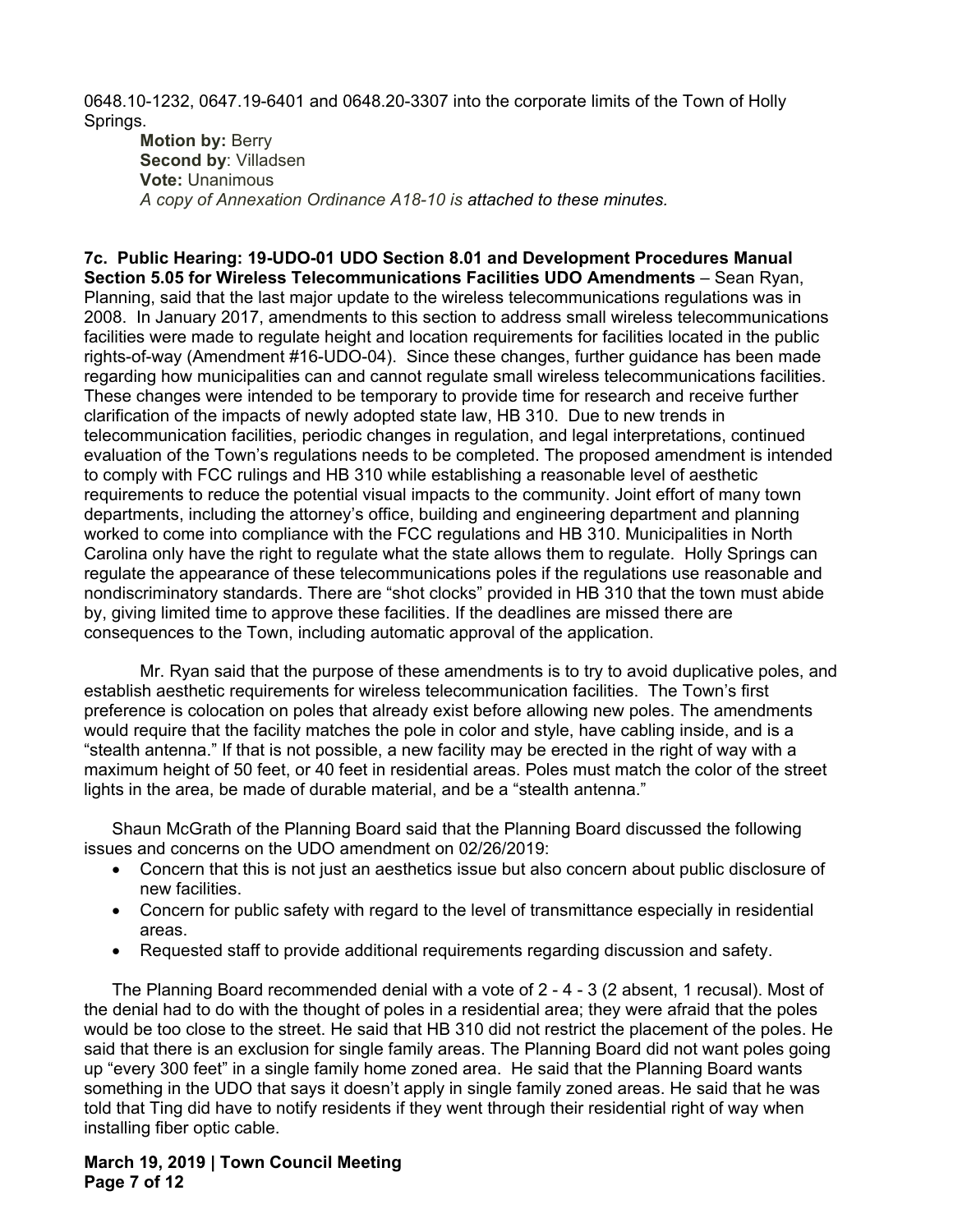Paul Allen, assistant Town Attorney addressed the underground requirements by explaining that the FCC regulations trump state law, including HB 310, saying that requirements cannot be unreasonable or unduly burdensome.

Mr. Allen said that the following changes have been made since the Planning Board meeting to address their concerns:

- Co-location: No new small wireless telecommunication facility shall be co-located on any utility pole, light pole fixture, or wireless support structure that is less than fifteen (15) feet above grade.
- New Facility: No new small wireless telecommunication facility shall be located on any utility pole or wireless support structure that is less than fifteen (15) feet above grade.
- In the concurrent DPM amendment, staff has added a process step that will have Town staff provide approved location information on the Town website. The Town cannot require advanced notice of installation since the Town must treat all utility providers the same and does not require notification for other utility installations. But staff will coordinate with coding and GIS to put nodes on a map which will be posted on the town website to show where the sites will be. While the notice can say what frequencies will be used, frequencies are regulated by the FCC and the Town cannot regulate them.

With that explanation completed, Mayor Sears opened the public hearing. The following input was recorded: None.

There being no further input, the public hearing was closed.

Coucilwomen Kelly and Lee wanted to know if there was a time frame mandating the passage of the ordinance. John Schifano said no, but right now anyone can put in an application for the "ugly poles" and the Town would have to grant it because there is no ordinance. Councilwoman Kelly asked if Council could send the ordinance back to the Planning Board for a favorable vote. Mr. Schifano said they could, but the Town runs the risk of having to approve applications for ugly poles in the meantime. Councilwoman Kelly asked if the Town could retroactively require utilities to put up aesthetically pleasing poles and Mr. Schifano said that that could only happen if a utility abandoned the poles first. He explained that HB310 took away much of municipalities' authority to regulate.

Councilman Berry asked if large cell towers require Special Exemption Use and can the Town regulate small ones the same way? Mr. Ryan said they do. But Mr. Schifano said that the Town cannot regulate the small ones the same way, as they have the same rights as any other utility. If the Town tries to "push the envelope" on what HB 310 allows, the state could regulate municipalities even more tightly. Councilman O'Brien said that with 5G coming, the Town is going to see more and more of these poles. He said he didn't want to see one pole after another. HB 310 will make us a town of poles.

Mr. Schifano said that if the Town can get this ordinance on the books, it can be sent back to the Planning Board and Council can then amend it to address the Planning Board's concerns. Passing this ordinance does not preclude getting the Planning Board to give input and then amending the ordinance.

Mr. Allen said that passing this ordinance would give the Town the power to abide by the very short "shot clock" set by HB 310, which says that if the Town does not approve an application within the 45 day window, an application is deemed automatically approved.

Councilwoman Kelly reiterated her reservations about not listening to the Planning Board. Councilman Berry said that he wanted to pass what we have and then add a motion to send it back to the Planning Board to tweak it.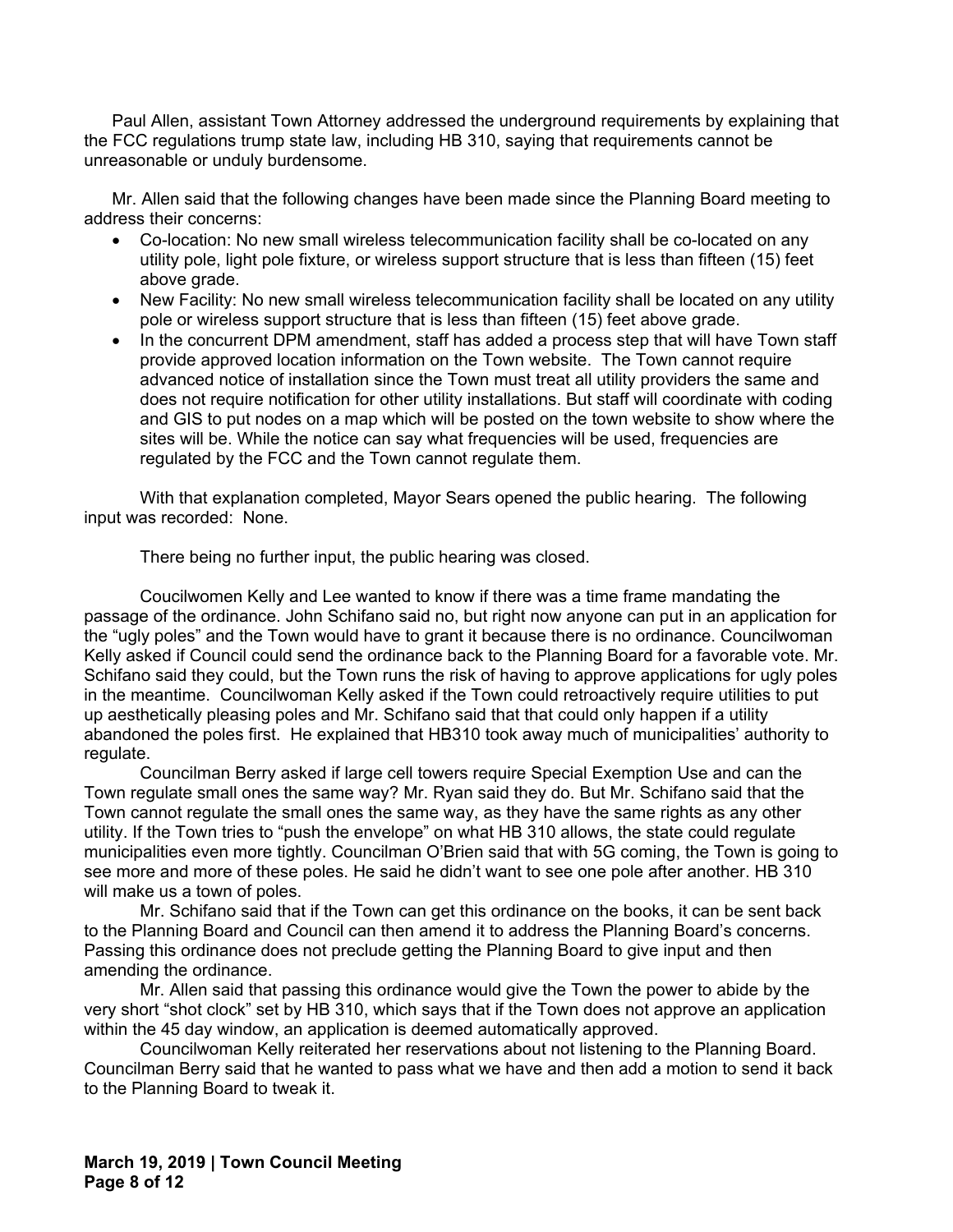Mr. McGrath said that he was OK with that solution, and that he felt they needed to dig deeper into the residential requirements.

**Action 1:** The Council approved a motion to adopt Unified Development Ordinance 19-UDO-01 to modify the text of UDO Section 8.01 as submitted by the Town of Holly Springs.

**Motion by:** O'Brien **Second by**: Berry **Vote:** Unanimous *A copy of Ordinance 19-UDO-01 is attached to these minutes.* 

**Action 2:** The Council approved a motion to approve Development Procedures Manual Text Amendment Resolution 19-11 to modify the text of Section 5.05. UDO Permit: Wireless Telecommunications Facilities.

**Motion by:** O'Brien **Second by: Kelly Vote:** Unanimous *A copy of Resolution 19-11 is attached to these minutes*.

**Action 3:** The Council approved a motion to refer this ordinance back to the Planning Board for further discussion and refinement with staff as it relates to small cell facility placement within residential neighborhoods.

**Motion by:** Berry **Second by:** O'Brien **Vote**: Unanimous

**7d. Public Hearing: 18-UDO-05 Biannual UDO Amendments** - Sean Ryan, Planning said that the departments of Planning & Zoning and Engineering evaluate the UDO regularly. As a result, the departments bring forward a series of amendments to the Town's development regulations and requirements as interpretation issues arise, new or modified regulations are suggested for development within the Town's corporate limits and Extraterritorial Jurisdiction (ETJ), or the State modifies regulations or the General Statutes that have an impact on the Town's development regulations.

With that explanation completed, Mayor Sears opened the public hearing. The following input was recorded: None.

There being no input, the public hearing was continued.

**Action:** The Council approved a motion to continue public hearing to the April 2, 2019 meeting.

**Motion by:** Villadsen **Second by: Berry Vote:** Unanimous

# **8a. Consent Agenda:**

The Council approved a motion approve all items on the Consent Agenda. The motion carried following a motion by Councilman O'Brein, a second by Councilman Villadsen and a unanimous vote. The following actions were affected:

8a. Minutes – The Council approved minutes of the Council meeting held March 5, 2019 and the Council workshop held March 12, 2019.

**March 19, 2019 | Town Council Meeting Page 9 of 12**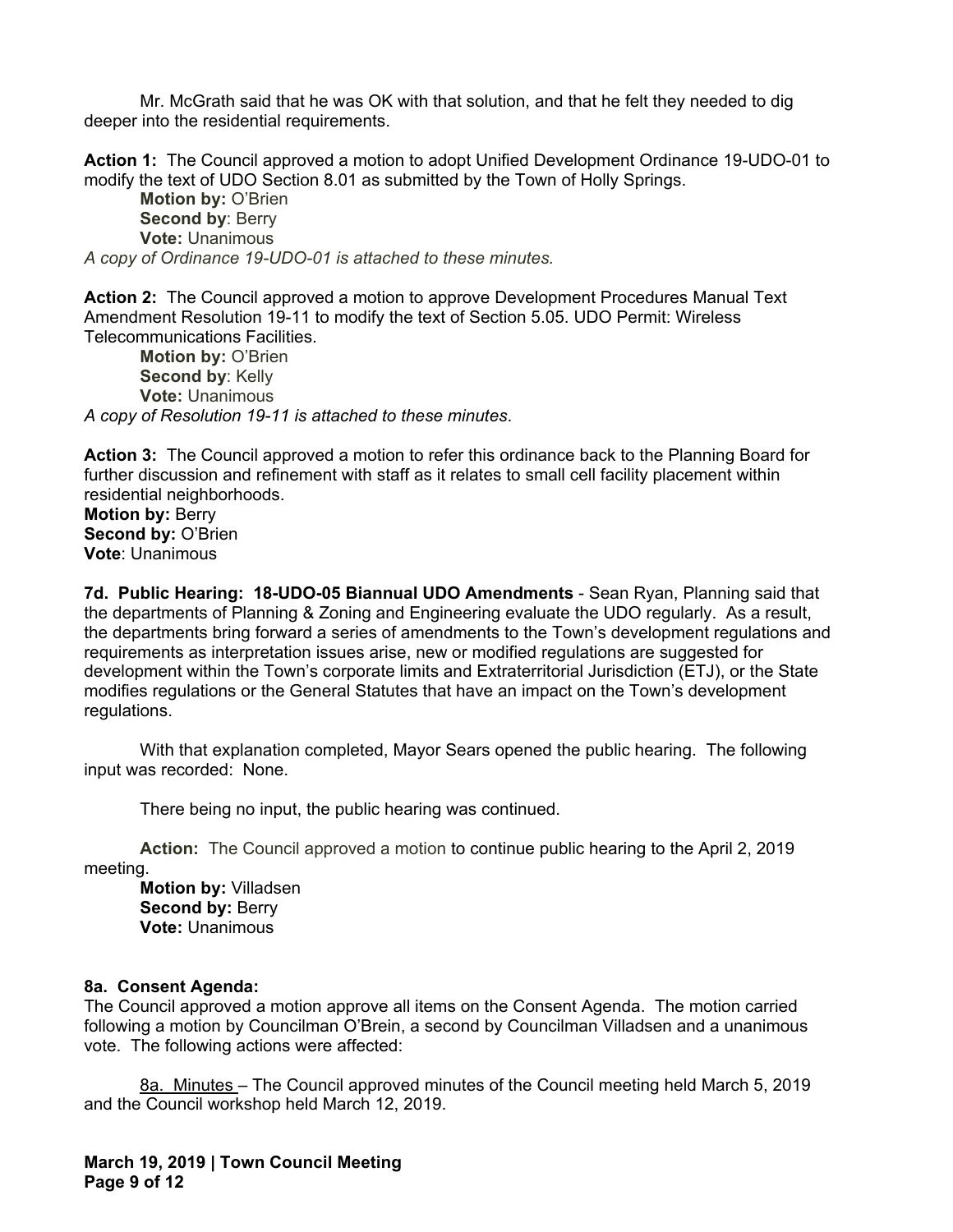8b. Budget Amendment Report – The Council received a report of monthly administrative budget amendments approved by the Town Manager. *A copy of the budget amendment report is attached to these minutes.* 

8c.Resolution 19-10 - The Council adopted Resolution 19-10 adopting the NCDNCR Municipal Records Retention and Disposition Schedule. *A copy of Resolution 19-10 is attached to these minutes.* 

8d.Local Civic Area Nonprofit Grants - The Council scheduled a grant consideration committee meeting for April  $4<sup>th</sup>$  at 7 pm in the Holleman Room.

8e.Concessions Agreement – The Council approved a license agreement for concessions with Fuquay-Varina Concessions, LLC.

8f.Sole Source Supply Agreement – The Council approved a requirement to use Microcomm SCADA equipment for WWTP Upgrades.

## **9. New Business:**

The Mayor announced that the Hospital ground breaking was last week. The Town is hoping that it will be open in 2020 or 2021.

Councilwoman Kelley said that she would like for the Council to spend some time discussing traffic thresholds and assumptions relating to Traffic Impact Analyses. Mr. Harrington said that it was on the list of topics to discuss and would come back to a Workshop meeting. Councilwoman Kelly asked if the Planning Board could be at that workshop, and Mr. Harrington said that they could.

Councilman O'Brien said that he coached the Holly Springs Rec basketball U16 boys in the SWAC State Tournament in Lumberton on March 16, 2019. They made it to the final four. He was pleased by the number of parents and friends who went all the way to Lumberton to support them. He said the 11-12 year old girls' team were the state champions.

He also said that he went to Career Expo at Holly Springs High School, as a government official. He said that there were a lot of good questions from a lot of kids who were looking for a career path.

Councilman Berry wished a Happy Belated Birthday to Mayor Sears.

Councilwoman Lee said that she wanted to touch on the Holly Springs Road widening by the NC DOT. She said that she wanted to lend support in the way of lending the Holleman Room for residents to meet, give concerned residents names and numbers of who they can call, and help them in any way they can. Councilwoman Kelly said that she wanted to make sure that we heard residents' questions and that they are getting the correct information, since they are hearing different things from different entities. Mr. Harrington said that the people who came to the meetings are not the only people affected, and we need to be cognizant of that and help them as we can.

None that required action.

# **10. Manager's Report:**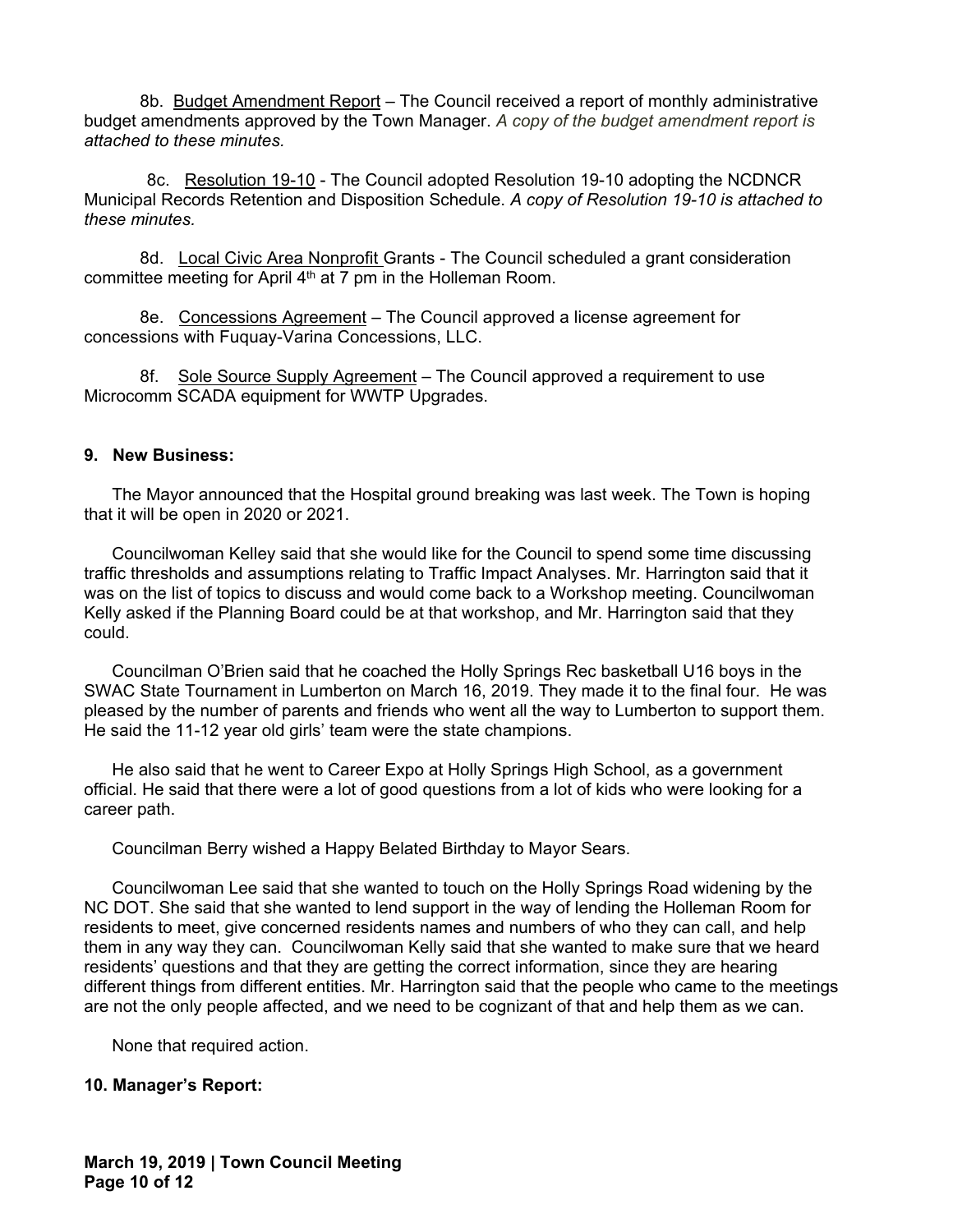Randy Harrington, Town Manager recognized firefighter Paul Tidwell who passed away, and recognized the Fire Department for their support of the Tidwell family. He also recognized the towns of Apex and Fuquay Varina who helped cover the town while our Fire Department was at the funeral.

Mr. Harrington said that it is common for municipalities to enact noise ordinances. He said that a resident contacted the town about noise, and this concern had alerted the Town to inconsistencies between the Town's noise ordinance and the Town's engineering standards. A technical revision is needed to clarify the Town's noise ordinance.

Scott Chase said that the town found an inconsistency between two documents that regulate Noise and Construction in the town. Many towns in NC regulate noise. Our ordinance says that noise from construction operations may occur from 7:00 am to 9:00 pm on weekdays or weekends. Our engineering construction guidelines allow construction noise from 7:00 am to 6:00 pm on weekdays, and 8:00 am to 6:00 pm on Saturdays. There is no prohibition of construction during those time frames, just the noise. He compared Holly Spring's noise ordinance and engineering construction guidelines with those of other municipalities in North Carolina, and showed which ones simply refer to their noise ordinance. He explained that this is a problem, because if a resident complained about noise that was occurring after the engineering timeframes, but within the noise ordinance time frames, the Police Department could not enforce the guidelines.

Mr. Scott requested input from the Mayor and Town Council regarding amendments to the Noise Ordinance to bring the two standards in line with each other, suggesting that the Noise Ordinance be adjusted to correlate with the Town's engineering design and construction standards. He said that if a change is desired, the amendment would come before Council at a future business meeting.

Councilman Berry said that he didn't want more regulation, but did want consistency between the ordinance and the engineering standards. He would like to see the technical correction made that way. Councilman O'Brien asked if changing the ordinance times to 7 am to 6 pm Monday through Friday would bring the ordinance up to the Engineering standards.

Councilwoman Kelly said the Town passed a noise ordinance a while ago, and asked if it matched engineering standards. Mr. Schifano said it did not. He said the recent ordinance was passed to regulate by decibel level rather than by activity. The previous ordinance used an unenforceable "reasonable noise" standard. The new one listed exact decibel levels. He said that if Council is happy with the times that are in the Engineering standard, then the ordinance could be amended to tie the requirements to particular decibel levels.

Councilwoman Kelly said she often hears noise at 6:45 am. and asked what her options were at 6:45 when she is hearing the noise. Mr. Schifano said that the Town could have a "no noise" time period, but would need to make sure that the standards are measurable, because otherwise it is an enforcement issue.

Councilman Villadsen said that noise can be annoying even if it's below the decibel level and two houses away. He didn't think it will be useful to regulate it. Councilwoman Lee said that the more the Town limits the time for construction noise the longer the construction will take. Councilwoman Kelly asked what 55 decibels sounded like. Mr. Schifano said that your neighbor operating a lawn mower is about 55 db to you at your property. Councilwoman Kelly asked if the Town is protecting the neighborhoods enough. Mayor Sears asked if the Town can get the timing discrepancy fixed and then worry about decibels.

**March 19, 2019 | Town Council Meeting Page 11 of 12**